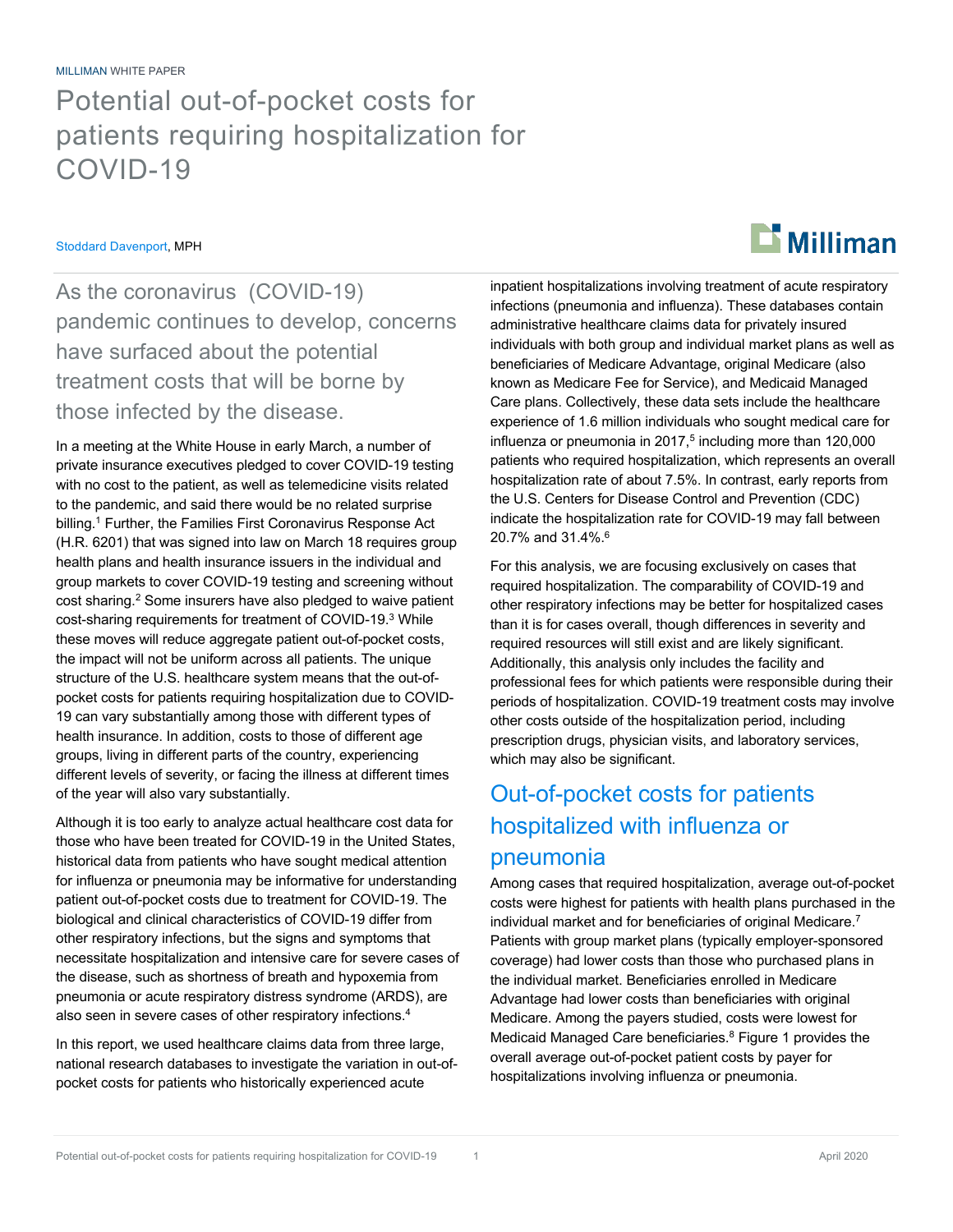

**FIGURE 1: AVERAGE OUT-OF-POCKET COSTS FOR HOSPITALIZATIONS INVOLVING INFLUENZA OR PNEUMONIA, BY PAYER, 2017**

Those with no insurance at all likely face the highest costs, which in the absence of any assistance or negotiated rates would consist of the full undiscounted charges billed by their healthcare providers.

#### **VARIATION AMONG STATES**

While clear differences are evident among payers, averages often obscure important variation that becomes apparent upon disaggregation of the data. For example, the average out-ofpocket cost for patients with group market insurance coverage varies by a factor of 3.3 between states with the lowest and highest average out-of-pocket costs (excluding states with fewer than 100 cases in the study sample). Figure 2 provides the average out-ofpocket patient costs for hospitalizations involving influenza or pneumonia by state for those with group market coverage.

**FIGURE 2: AVERAGE OUT-OF-POCKET COSTS FOR HOSPITALIZATIONS INVOLVING INFLUENZA OR PNEUMONIA FOR PATIENTS WITH GROUP MARKET INSURANCE COVERAGE, BY STATE, 2017**



Note: States with sample sizes of fewer than 100 cases are denoted with an italic font for the data label and a lighter shaded column. Sample sizes for the individual market, Medicare Advantage, Original Medicare – under 65, and Medicaid Managed care were not sufficient to provide comparable figures. Variation between states was much less significant for Original Medicare – 65+.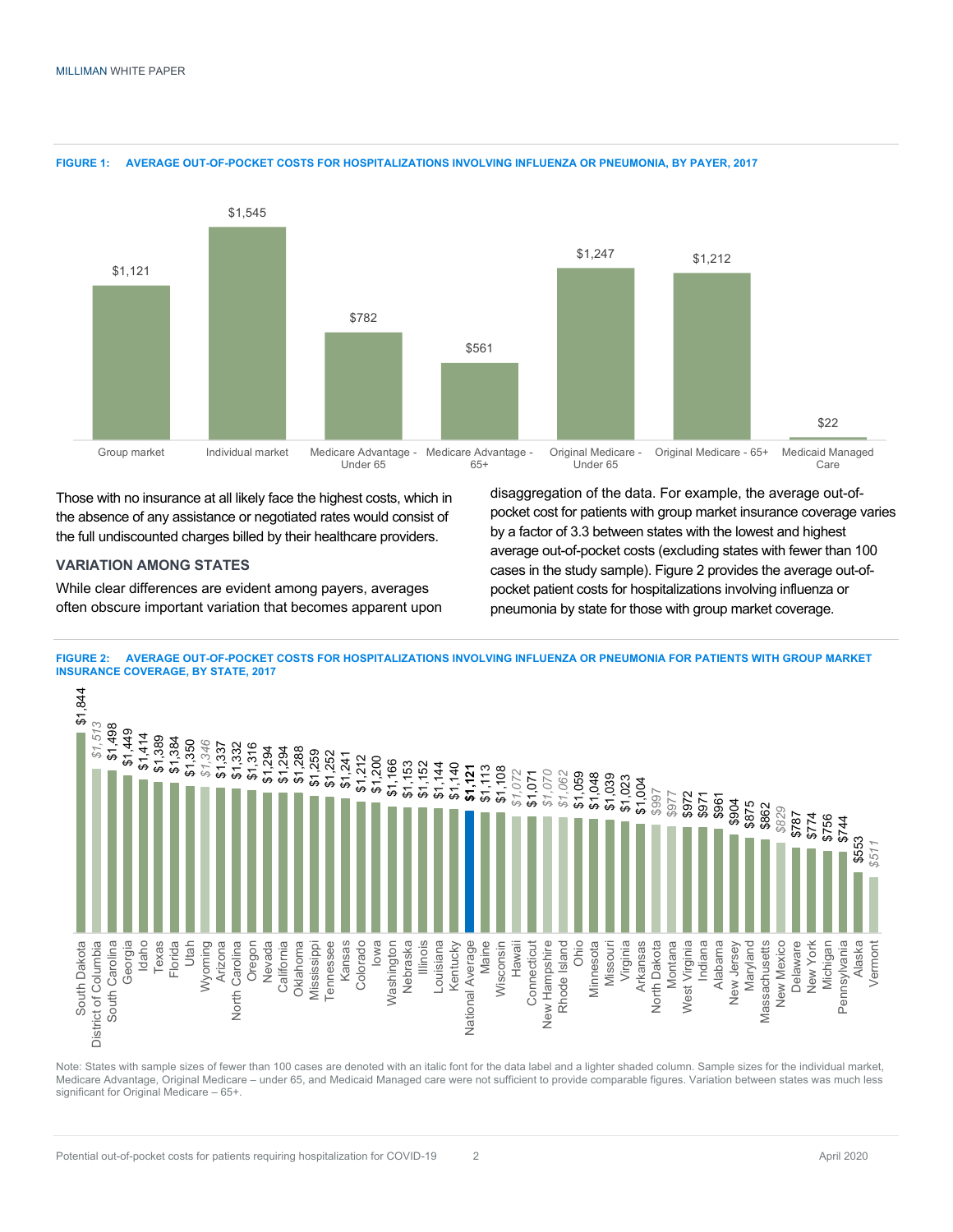While there are regional differences in the prices for medical goods and services, the prevalence and morbidity of disease, and many other factors that contribute to total health costs, out-of-pocket costs after any given healthcare service tend to be driven mostly by the health plan's benefit design. This may be particularly true for hospital stays, which in many cases may require payment of the full deductible, if one applies. Significant regional variation in the benefit richness of group market plans is likely a contributing factor to the observed differences in out-of-pocket patient costs for hospitalizations involving influenza or pneumonia, including variation in the prevalence of different plan designs, such as high-deductible health plans, preferred provider organization plans, and health maintenance organization plans, to name a few.

#### **VARIATION BY AGE**

In addition to geographic differences, out-of-pocket costs can vary significantly by age as well. Within our study population, we observed that the likelihood that an infection required hospitalization increased with age, as did the average length of stay for those admitted to a hospital, but when considering the out-of-pocket costs to the patient, these factors appear to be offset by other dynamics. Figure 3 provides the average out-ofpocket costs for hospitalizations involving influenza or pneumonia by age.

#### **FIGURE 3: AVERAGE OUT-OF-POCKET COSTS FOR HOSPITALIZATIONS INVOLVING INFLUENZA OR PNEUMONIA, BY AGE AND PAYER, 2017**



Note: Individual market, Medicare Advantage – Under 65, and Original Medicare – Under 65 were excluded from this chart due to insufficient sample sizes for some ages.

For commercial payers and Medicare Advantage, out-of-pocket costs for a hospitalization tend to decline as age advances. Because individuals tend to use more healthcare services in general as they age, this phenomenon may reflect an increased likelihood that plan design features such as deductibles and out-ofpocket limits have been previously met by other care for those in higher age groups. It may also be the case that as individuals age, they opt for more benefit-rich health plans that have lower out-ofpocket obligations for greater cost predictability. On the other hand, Medicaid Managed Care and original Medicare beneficiaries see relatively flat out-of-pocket costs as age advances. This phenomenon may be a result of the absence of out-of-pocket maxima for these types of plans, or of less (or no) patient choice in plan benefit design for these payers, which means that beneficiaries may not be able to opt for more benefit-rich plans as they age and their expected healthcare use increases.

#### **VARIATION BY CASE SEVERITY**

Because COVID-19 varies both in terms of morbidity and mortality compared to other acute respiratory infections,<sup>9</sup> differences in the number of days that patients are hospitalized and the resources that are required for their care could also drive differences in out-of-pocket costs for patients with COVID-19 compared to other acute respiratory infections. Key factors that might differentiate hospitalizations for COVID-19 from other acute respiratory infections could include differences in the average length of stay, the incidence of ARDS or sepsis, the use of invasive mechanical ventilation (IMV), and the need for intensive care. For example, the average length of stay for COVID-19 patients has been found to be as high as 13 days in other studies,<sup>10</sup> which is higher than reported for any group in this study. Figure 4 provides statistics on these factors for the hospitalizations included in this analysis.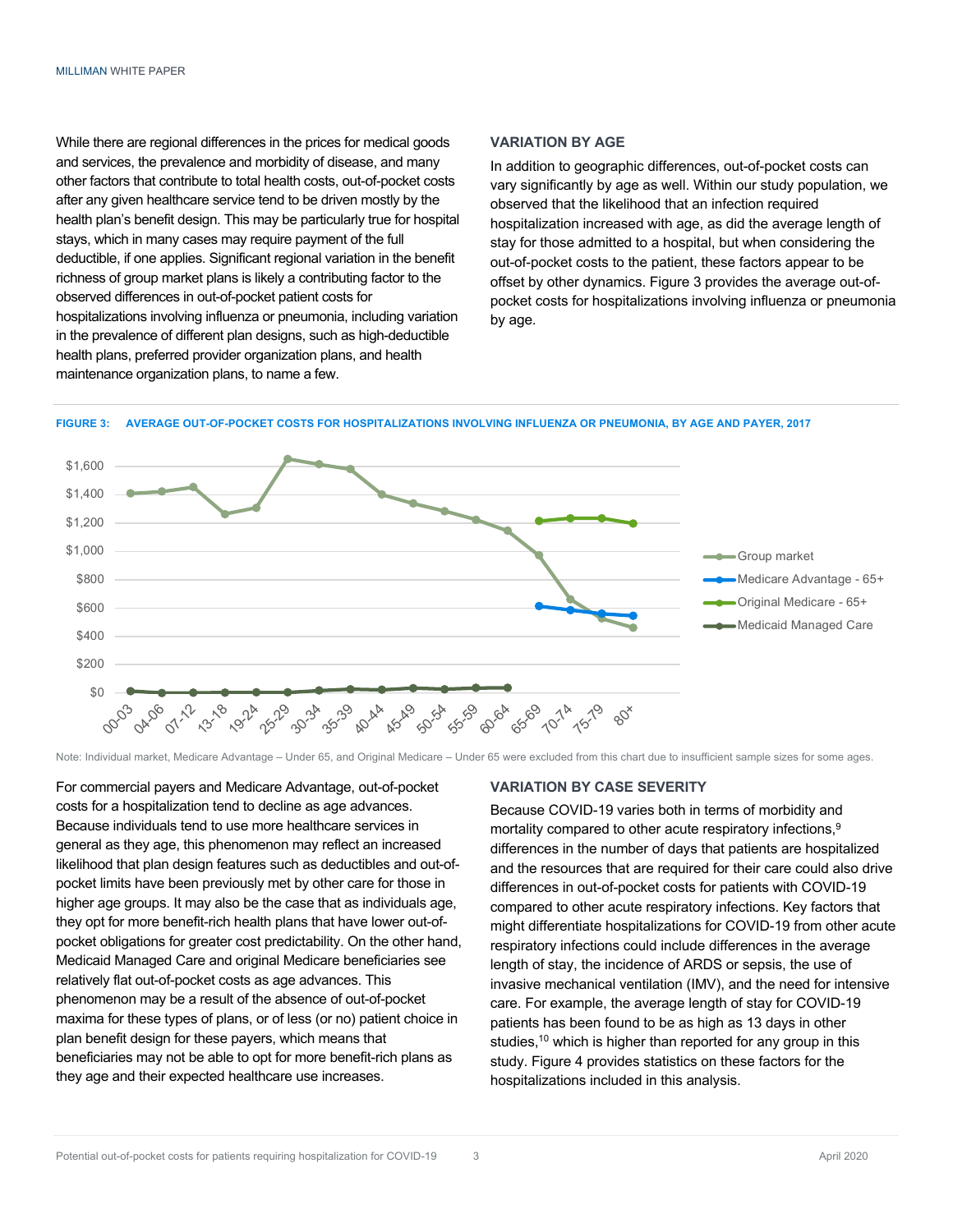| <b>PAYER</b>                  | <b>AVERAGE LENGTH OF</b><br><b>STAY</b> | <b>INCIDENCE OF ARDS</b><br>$(\%)$ | <b>INCIDENCE OF SEPSIS</b><br>$(\% )$ | USE OF IMV $(\%)$ | <b>USE OF INTENSIVE</b><br>CARE (%) |
|-------------------------------|-----------------------------------------|------------------------------------|---------------------------------------|-------------------|-------------------------------------|
| Group market                  | 5.9                                     | 1.7%                               | 24.9%                                 | 3.2%              | 12.3%                               |
| Individual market             | 5.9                                     | 1.9%                               | 26.3%                                 | 4.9%              | 11.7%                               |
| Medicare Advantage - Under 65 | 7.2                                     | 1.7%                               | 32.5%                                 | 5.9%              | 16.2%                               |
| Medicare Advantage - 65+      | 7.8                                     | 1.0%                               | 27.0%                                 | 3.1%              | 11.6%                               |
| Original Medicare - Under 65  | 7.1                                     | 1.5%                               | 31.9%                                 | 6.4%              | 16.2%                               |
| Original Medicare - 65+       | 8.5                                     | 1.3%                               | 28.0%                                 | 3.5%              | 12.7%                               |
| <b>Medicaid Managed Care</b>  | 5.9                                     | 2.0%                               | 28.0%                                 | 4.8%              | 15.9%                               |

#### **FIGURE 4: VARIATION IN MEASURES OF SEVERITY FOR HOSPITALIZATIONS INVOLVING INFLUENZA OR PNEUMONIA, BY PAYER, 2017**

In some cases, these measures show greater severity for Medicare Advantage and original Medicare beneficiaries under 65 than for those 65 and older. In particular, we observed higher incidence of ARDS and sepsis, and more use of IMV and intensive care for Medicare beneficiaries under 65 than for those 65 and older. Medicare beneficiaries under the age of 65 predominantly qualify for coverage by way of disability, and as such, higher rates of complications may be expected for this population.

Differences in out-of-pocket costs for patients can sometimes manifest in ways that are not necessarily intuitive at first glance. As observed in Figure 3 above, despite older individuals typically incurring higher *total* healthcare costs, their out-of-pocket costs may actually be lower when considering any individual service or treatment compared to a younger person, as they may be more likely to previously have satisfied their cost-sharing requirements on other services. We observed similar findings for some payers when comparing differences in out-of-pocket patient costs for those with longer hospital stays, as well as when comparing those with and without certain complications. Figure 5 shows how average out-of-pocket costs varied for patients by the length of the hospital stay.

#### **FIGURE 5: VARIATION IN OUT-OF-POCKET PATIENT COSTS BY HOSPITAL LENGTH OF STAY FOR INFLUENZA OR PNEUMONIA, BY PAYER, 2017**



Note: Some hospitalizations were longer than 25 days, but longer stays were excluded from this figure due to low sample sizes. The individual market was excluded from this figure due to low sample sizes for some ranges of days.

For the most part, out-of-pocket costs were lower for group market patients who had longer hospital stays. Those patients may have been more likely to have already satisfied some of their cost-sharing requirements for the year due to other underlying health conditions. For other payers, costs generally tended to increase for patients with longer stays, though not always consistently. For plans with per admit copays or

deductibles, these increases may reflect greater costs for associated professional services. Out-of-pocket costs increased most sharply for those under 65 on original Medicare, which does not have an annual out-of-pocket maximum on beneficiary costsharing responsibilities.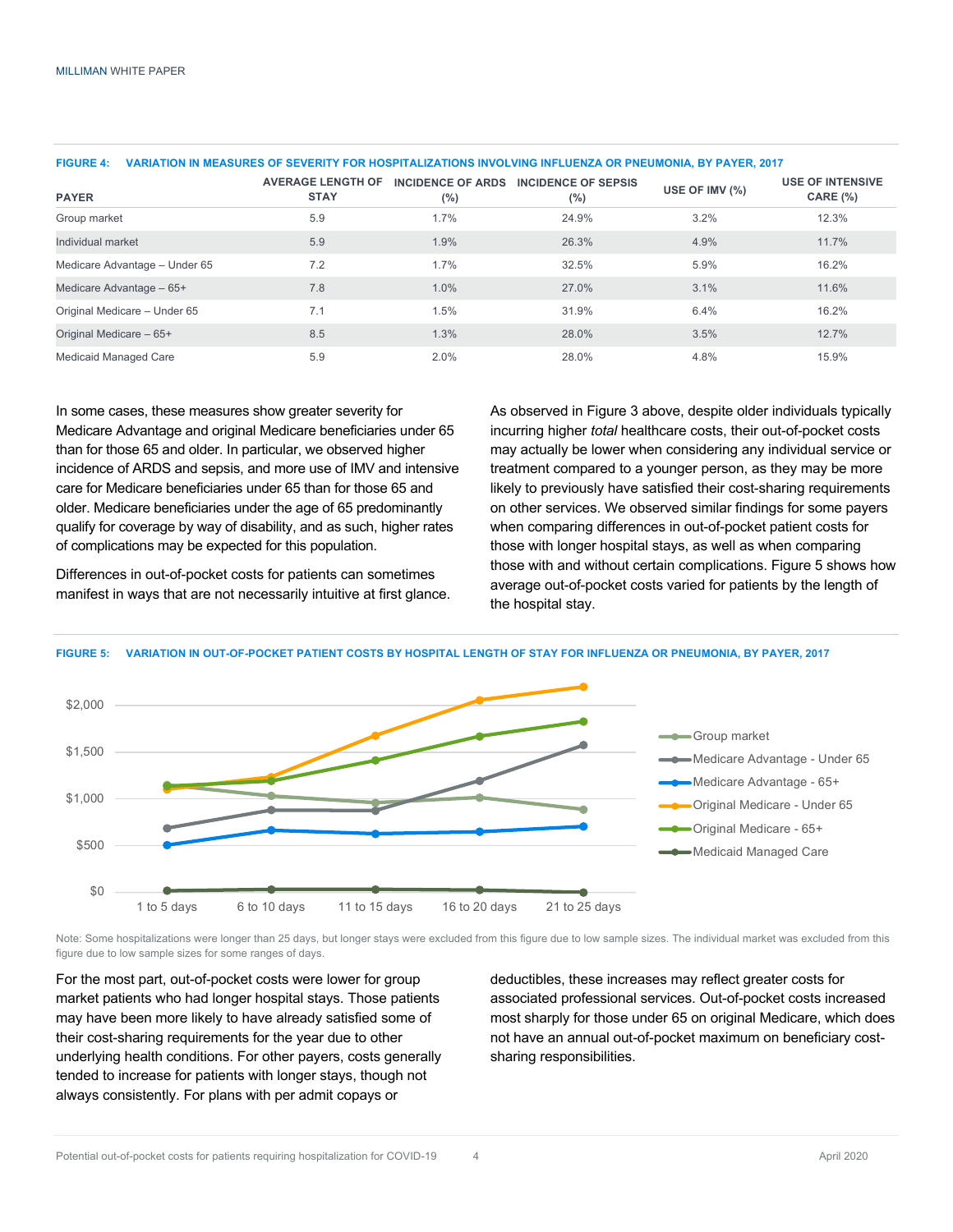Similarly, we observed that in some cases, patients who experienced ARDS or required IMV had lower out-of-pocket costs than those who did not. Again, those cases may be a result of the increased likelihood that these patients may have already satisfied some of their cost-sharing requirements on other care. In many (but not all) cases, greater severity (in terms of the incidence of ARDS or sepsis, or in the use of IMV or intensive

care) seemed to align with higher out-of-pocket costs. Figure 6 shows how out-of-pocket patient costs differed for those who experienced ARDS or sepsis, or required IMV or intensive care. Differences in the application and levels of deductibles and outof-pocket maxima among payers may explain some of the variation in these findings.





In some cases, the costs for group and individual market patients experiencing more severe cases were lower than the overall average costs. This is consistent with another recent study that investigated out-of-pocket costs for patients hospitalized for pneumonia, focusing on those with large employer plans.11 In this study, researchers found that out-of-pocket costs averaged \$1,464 for uncomplicated cases in 2018, but those costs decreased to \$1,365 when there were complications or comorbidities, and further decreased to \$1,300 when there were major complications or comorbidities. This is despite *total* costs for an admission more than doubling for those with major complications or comorbidities compared to those without. A

similar pattern was not consistently observed for Medicare or Medicaid beneficiaries.

#### **VARIATION IN COST-SHARING REQUIREMENTS**

Plan design features such as deductibles, copays, coinsurance, and out-of-pocket limits all play a role in determining the costs any particular patient will experience. Some patients may incur no costs at all for hospitalizations, while others face costs significantly in excess of the overall averages. Figure 7 provides the percentage of patients who experienced no out-of-pocket costs, costs up to \$400, <sup>12</sup> and costs of \$400 or higher for hospitalizations.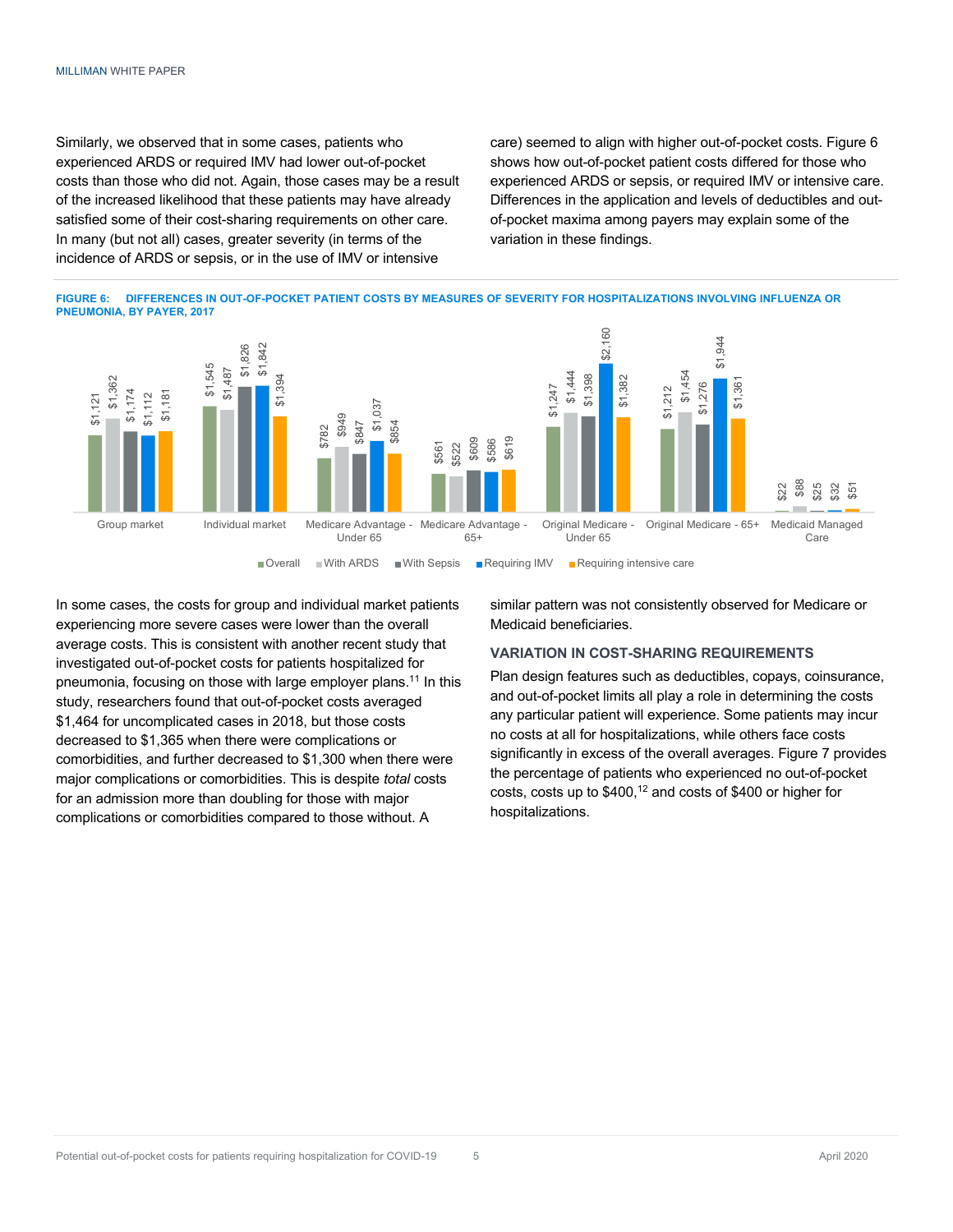

#### **FIGURE 7: PROPORTION OF PATIENTS WITH NO COSTS, COSTS UP TO \$400, AND COSTS OF \$400 OR MORE FOR HOSPITALIZATIONS INVOLVING INFLUENZA OR PNEUMONIA, BY PAYER, 2017**

Group market Individual market Medicare AdvantageMedicare Advantage Original Medicare - Original Medicare - Medicaid Managed - Under 65 - 65+ Under 65 65+ Care

Although average out-of-pocket costs for hospitalizations were among the highest for patients with health plans purchased on the individual market, those same patients were the most likely (other than Medicaid Managed Care beneficiaries) to have no cost sharing at all for hospitalizations. Many of these individuals may qualify for cost-sharing reductions through the Patient Protection and Affordable Care Act (ACA) that significantly

reduce or even eliminate their out-of-pocket costs, but those who do not qualify for such reductions experience significantly higher costs than any other group. In 2016, about 57% of those with individual market plans purchased through the ACA exchange received cost-sharing reductions.<sup>13</sup> Figure 8 provides the average out-of-pocket costs of patients who had nonzero costs for hospitalizations involving influenza or pneumonia.



The average cost for those with individual market plans who had nonzero cost-sharing responsibilities was \$2,752, which was 68% higher than costs for the next-highest group (those with group market plans).

Even among those who were subject to cost-sharing, the level of out-of-pocket costs varies significantly. Figure 9 provides the 5th, 25th, 50th (median), 75th, and 95th percentiles of variation in outof-pocket costs for those who had nonzero cost-sharing responsibilities.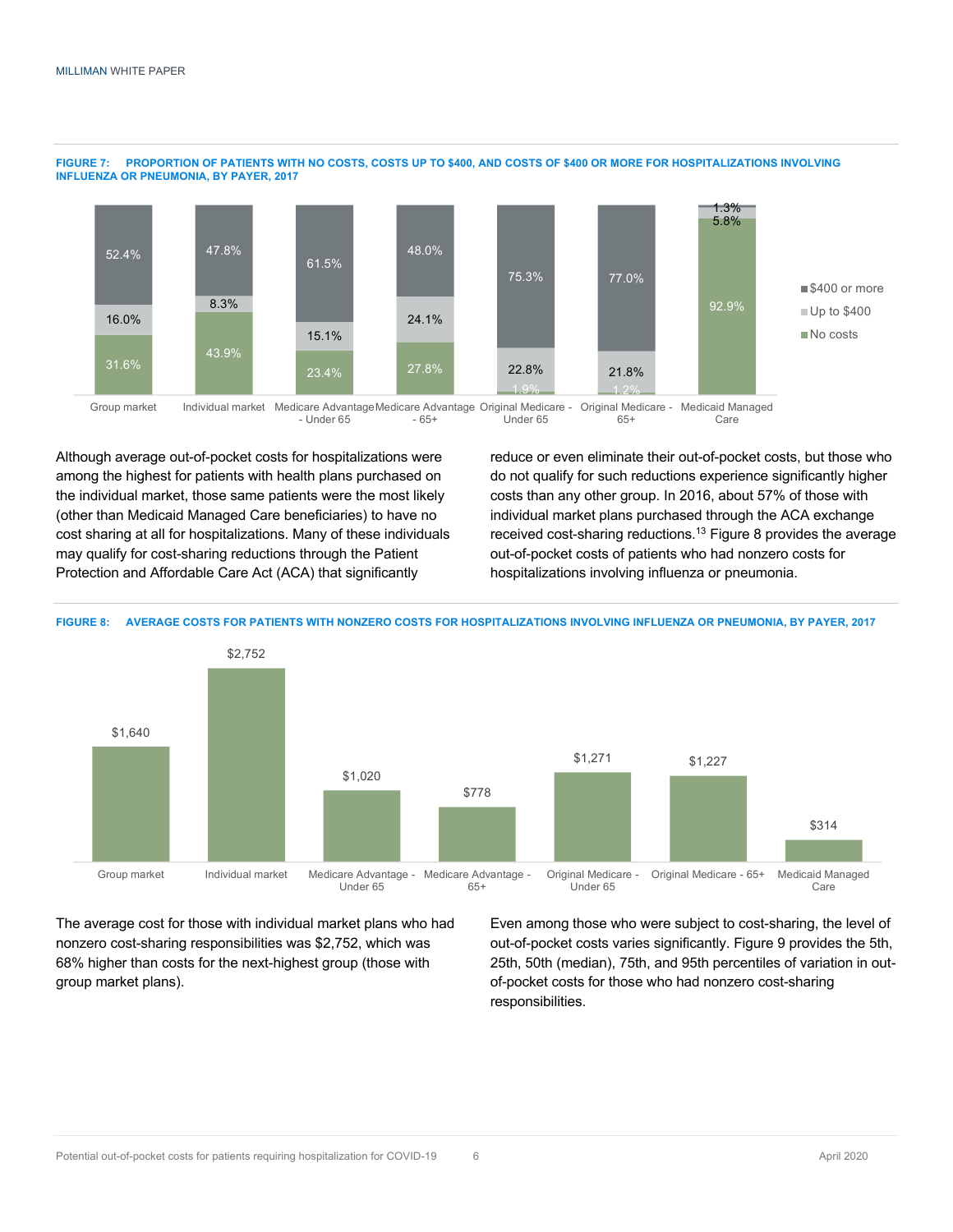

**FIGURE 9: PERCENTILES OF VARIATION IN OUT-OF-POCKET COSTS FOR PATIENTS WITH NONZERO COST SHARING FOR HOSPITALIZATIONS INVOLVING INFLUENZA OR PNEUMONIA, BY PAYER, 2017**

Among those with individual market plans who had nonzero costsharing, more than 25% experienced costs in excess of \$4,300, and more than 5% experienced costs in excess of \$6,500 for hospitalizations involving influenza or pneumonia. Those with group market plans also saw significant variation, but at overall lower cost levels compared to those with individual market plans. For many original Medicare beneficiaries, the bulk of costs was for the Part A deductible, which was \$1,316 in 2017. As of 2020, the Part A deductible has increased to \$1,408.14 Original Medicare beneficiaries are subject to the Part A deductible once per benefit period, which begins on the first day of a hospitalization and extends through 60 days after discharge.<sup>15</sup> Because of this feature, patients who had already experienced a hospitalization in the prior 60 days had already met their Part A

deductibles for a benefit period, and thus only paid a smaller amount for the associated professional services provided under Part B.

### **VARIATION BY TIME OF YEAR**

The time of year in which a person becomes ill can also affect their out-of-pocket costs for treatment because individuals are less likely to have satisfied deductibles or out-of-pocket limits during the earlier months of the year, and thus may be responsible for a higher proportion of their healthcare costs than if they had become ill later in the year. Figure 10 shows how average out-of-pocket costs varied for those requiring hospitalization in the first half of the year (January to June) versus the second half of the year (July to December).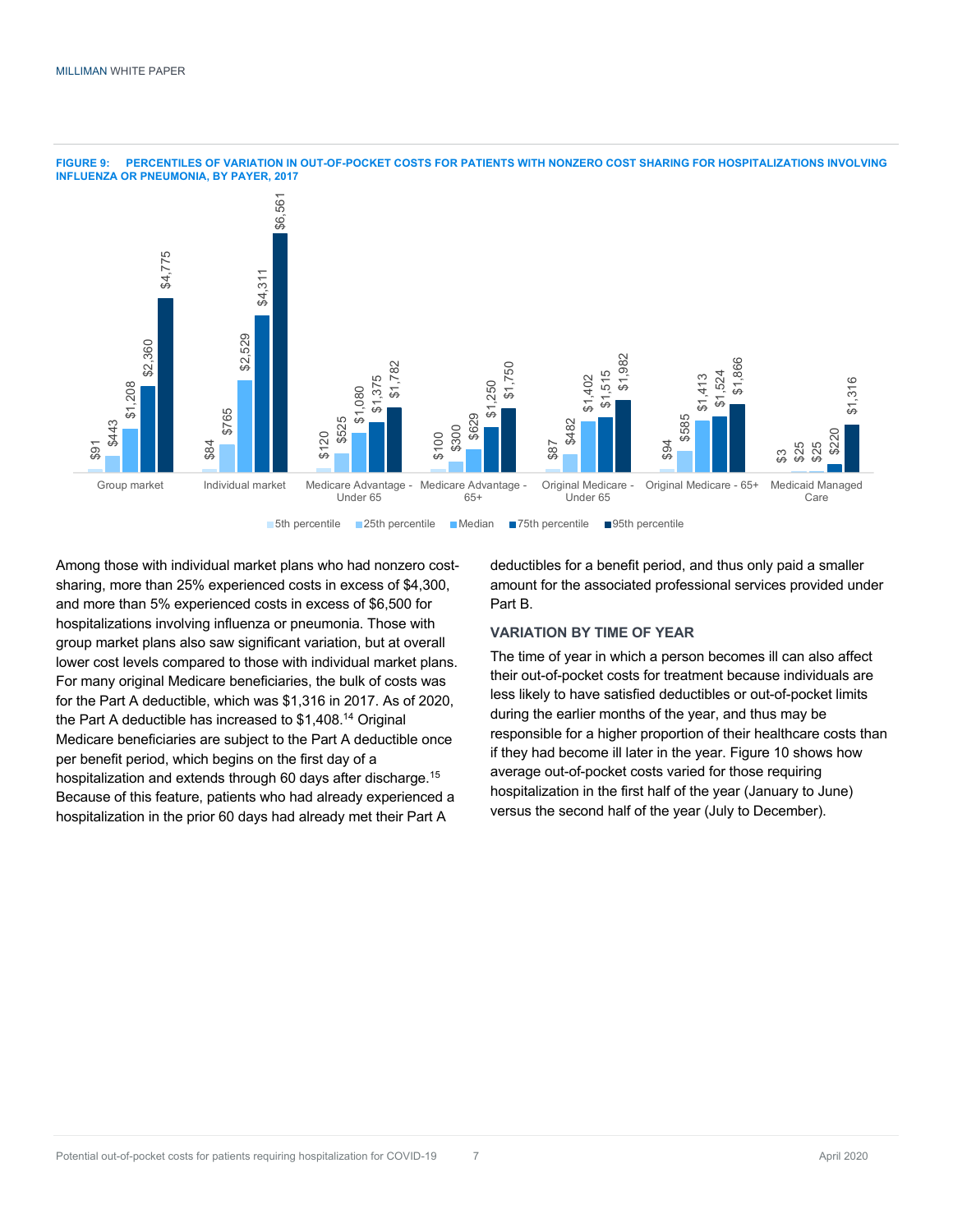

**FIGURE 10: VARIATION IN OUT-OF-POCKET PATIENT COSTS FOR HOSPITALIZATIONS INVOLVING INFLUENZA OR PNEUMONIA, BY TIME OF YEAR AND PAYER, 2017**

**First half of year** © Overall Second half of year

There were only small differences in patient costs by time of year for Medicaid Managed Care and original Medicare beneficiaries, but for other payers, the patient costs for a hospitalization in the first half of the year averaged anywhere from 13% to 46% higher than a hospitalization in the second half of the year. The difference in patient costs between the first and second half of the year was the most substantial for those with individual market plans, where the cost for a hospitalization in the first half of the year was on average 46% higher than for one in the second half, followed by those with group market plans, where a hospitalization in the first half of the year cost on average 41% more than one in the second half. These averages encompass all hospitalizations, including both those with and without any costsharing requirements, so some of the variation is driven by differences in whether or not cost sharing is required at all (i.e., whether or not an out-of-pocket limit or benefit period deductible has been satisfied), and some is driven by differences in the level of cost sharing for those who do have cost-sharing requirements.

### **Discussion**

Although this study is based on out-of-pocket costs for hospitalizations due to influenza and pneumonia, it may provide a reasonable proxy for hospitalizations due to COVID-19. In particular, patient out-of-pocket costs for hospitalizations due to COVID-19 will likely vary substantially for patients with different types of insurance, of different ages, living in different parts of the country, experiencing different levels of disease severity, or becoming ill at different times of the year. Out-of-pocket costs for healthcare treatment are just one component of the costs of the COVID-19 pandemic.

Any estimates of the total burden of out-of-pocket costs across the United States (or of the budgets that may be required to provide relief or assistance for those costs) will depend on the number of individuals who become infected and require treatment, but should also consider the unique demographics of patients who are affected. Additionally, the healthcare resources needed to treat COVID-19 likely vary from those typically required for influenza and pneumonia. Finally, if the number of cases rises to the point where health system capacity is exceeded, those shortages may also affect the overall costs of the pandemic to patients within the United States.

This analysis is based on medical claims from 2017, and costs are likely different in 2020. However, patient out-of-pocket costs may not track well with overall healthcare cost trends because they are heavily affected by changes over time in health plan benefit design in addition to the underlying total cost of care. A study by the National Center for Health Statistics in 2018 found that the percentage of adults with employer-sponsored insurance enrolled in high-deductible health plans increased consistently from 14.9% in 2007 to 43.4% in 2017.<sup>16</sup> If those trends have continued. individuals with group market plans may see meaningfully higher average out-of-pocket costs in 2020 than were observed in 2017.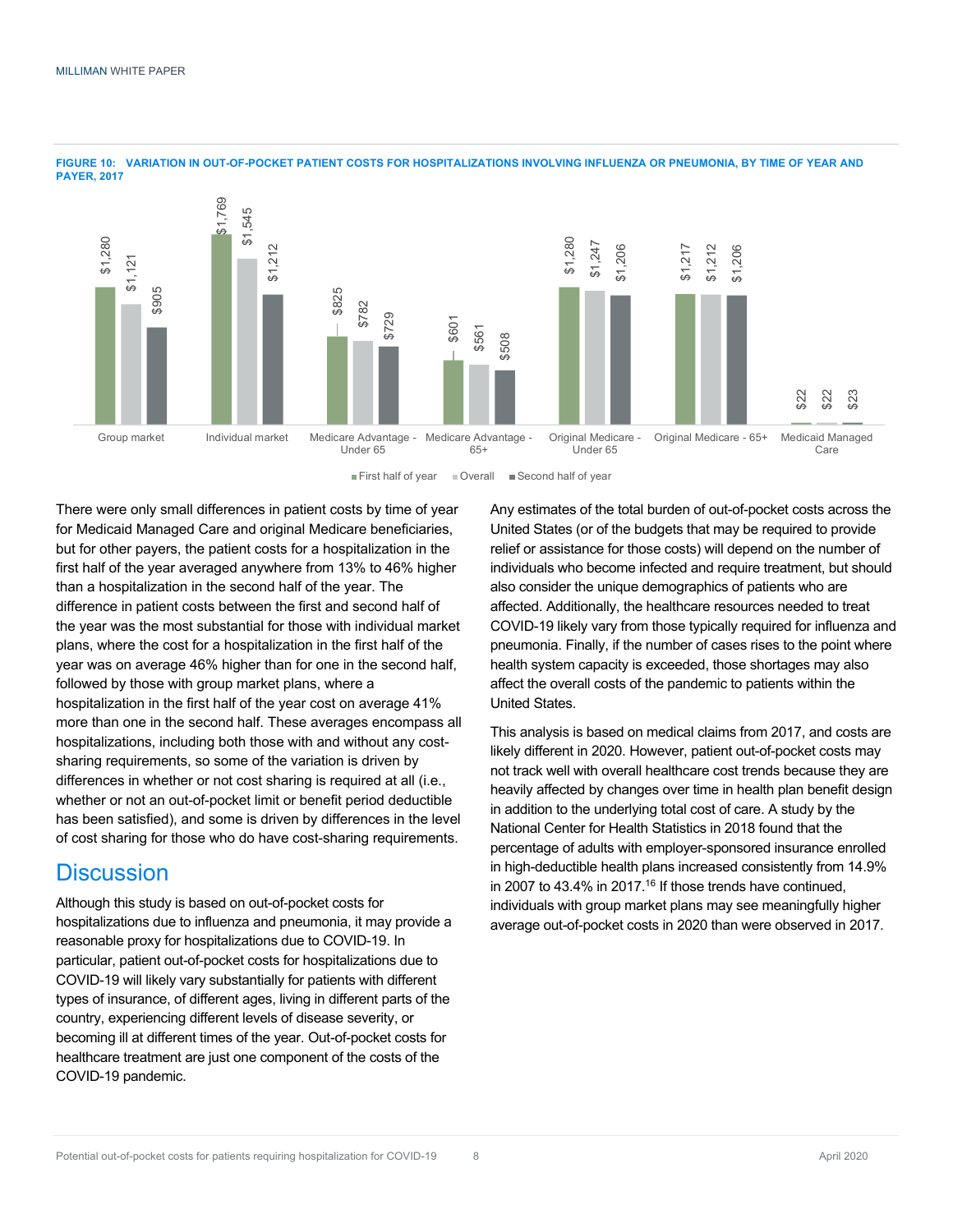### Data sources and methodology

This analysis is based on the following data sets:

- § 2017 IBM MarketScan Commercial Claims and Encounters Databases®, covering enrollees of large employer-sponsored health plans.
- § 2017 Centers for Medicare and Medicaid Services (CMS) 5% Standard Analytical Files, covering beneficiaries of original Medicare.
- § 2017 Milliman proprietary research databases, covering enrollees of employer-sponsored health plans and individual market plans, as well as beneficiaries of Medicare Advantage and Medicaid Managed Care plans.

Individuals were identified as having sought medical care for influenza or pneumonia if they had any claim with a primary or secondary International Classification of Diseases, 10<sup>th</sup> Revision, Clinical Modification (ICD-10-CM) diagnosis code within the following ranges:

§ J09-J18: Influenza and pneumonia

Among those patients, total patient out-of-pocket costs were summarized by individual for any inpatient hospital facility claims with a medical (nonsurgical) Medicare Severity-Diagnosis Related Group (MS-DRG) code, as well as a principal or secondary diagnosis of influenza or pneumonia, as defined above. All claims for inpatient professional services that occurred during the period of hospitalization were also included in the analysis.

One recent study that addressed a similar topic strictly used MS-DRGs for pneumonia to identify historically relevant hospitalizations instead. Because we do not yet have information on the MS-DRG distribution of patients with COVID-19, we opted to include patients discharged from all medical MS-DRGs in the analysis to represent the complete group of patients who were historically treated for acute respiratory infections during a hospitalization that did not include major surgery. CMS MS-DRG specifications,<sup>17</sup> ICD-10-CM coding guidelines,<sup>18</sup> individual hospital coding practices, and patients' other diagnoses will determine the final MS-DRG assignment for patients with COVID-19, which will vary based on these parameters. The pneumonia MS-DRGs studied in the other recent analysis make up a substantial proportion of the hospitalizations used in this analysis.19

Cases that involved ARDS or sepsis were identified as those that had any ICD-10-CM diagnosis code in any position on the hospital inpatient facility claim in the following ranges:

- § Acute respiratory distress syndrome: J80
- § Sepsis: A02.1, A2.27, A26.7, A32.7, A40, A41, A42.7, A54.86, B37.7, R65.2, or R78.81

Cases that required IMV or intensive care were identified using the following ICD-10 procedure codes and revenue codes:

- § IMV: ICD-10 procedure codes 0BH13EZ, 0BH17EZ, 0BH18EZ, 5A1935Z, 5A1945Z, or 5A1955Z
- § Intensive care: Revenue codes 0200, 0202, 0203, 0209, 0210, 0211, 0212, or 0219

Coding practices vary among providers and coding requirements vary among payers. These codes may not encompass all possible instances where IMV or intensive care were provided.

Medicaid Managed Care beneficiaries aged 65 or older were excluded because those individuals are likely dual-eligible for Medicare benefits and their out-of-pocket costs as observed within our research data sets did not appear to be reflective of typical Medicaid cost-sharing requirements. Enrollees in individual market health plans who were age 65 or older were also excluded due to low sample sizes and likely eligibility for Medicare benefits. Enrollees in group market health plans aged 65 and older were not excluded and represent individuals who continued to work and maintain eligibility for health benefits through their employers rather than enrolling in Medicare. Medicare beneficiaries under age 65 predominantly qualify for Medicare through disability, but we were not able to cleanly identify disability beneficiaries across all of our research data sets, and instead opted to subdivide these beneficiaries based on age as a matter of convenience.

Note that Medicare cost-sharing amounts for some beneficiaries who purchase Medicare Supplement plans will be lower than those reported here as those plans pay some of the out-of-pocket costs that beneficiaries would otherwise be responsible for.

We have not adjusted any of the data for age, sex, or geographic differences to create a nationally representative sample. For the group market, our sample sizes are sufficiently large that such adjustments are typically minor. Adjustments could potentially be more significant for Medicaid Managed Care and Medicare Advantage plans where sample sizes are lower. Further, clinically symptomatic COVID-19 appears to be less prevalent or severe among younger patients compared to certain other acute respiratory infections that have historically required hospitalization,<sup>20</sup> so children may be overrepresented in this sample relative to the expected agemix of hospitalized COVID-19 patients.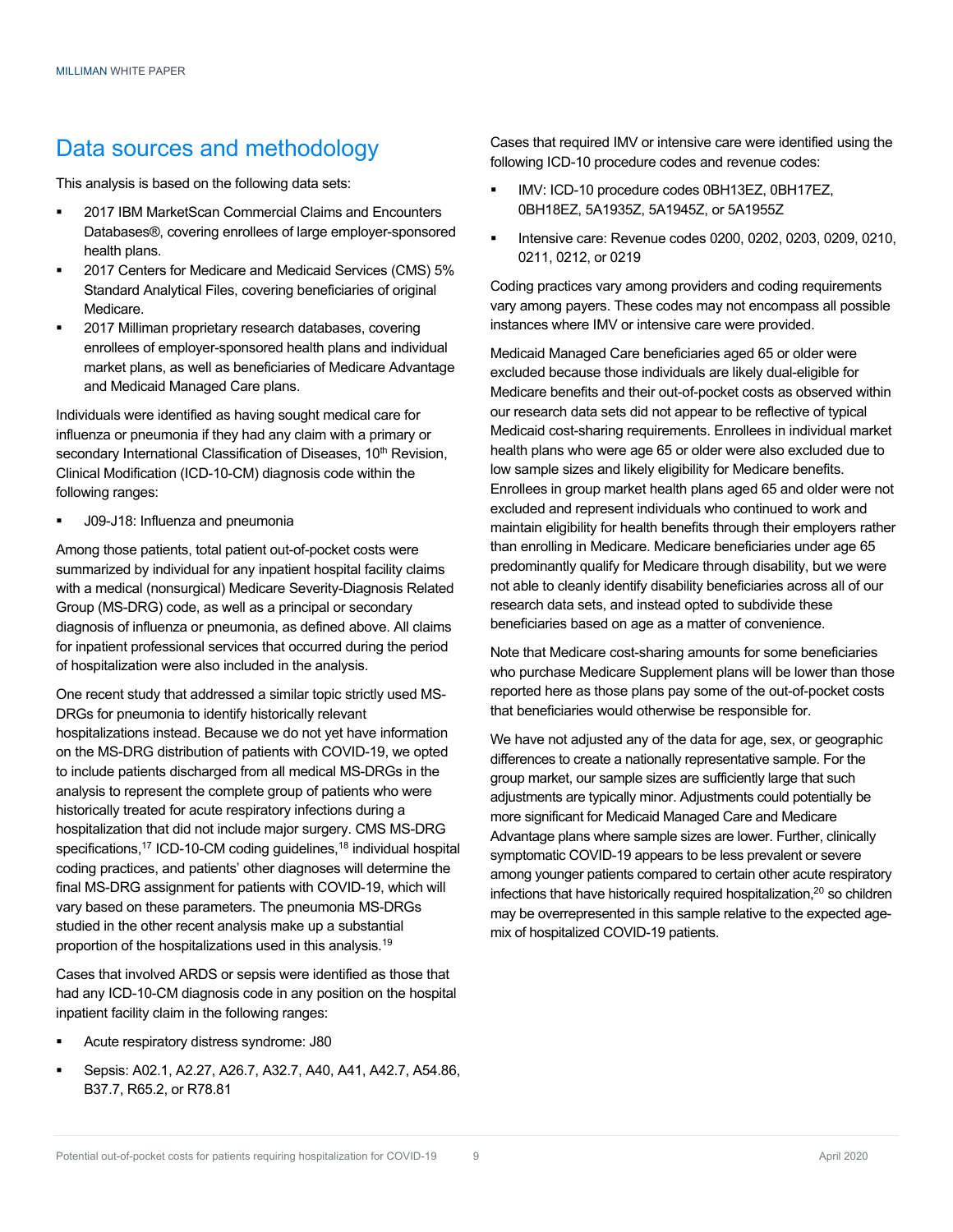### Caveats and limitations

The results in this analysis reflect the populations that were available for study in the research databases used, including those with group and individual market insurance plans, beneficiaries of both Medicare Advantage and original Medicare plans, and beneficiaries of Medicaid Managed Care plans. Those without insurance, as well as beneficiaries of Medicaid fee-for-service plans and other public health insurance programs, were not included, and results likely differ for those groups. While sampling errors are quite small due to the large sample sizes available in data sets used for this analysis, sampling bias could be present to the extent that health plans and payers that contribute to these data sets differ systematically from those that do not.

Milliman has not audited the research data sets used for this analysis, but we have extensive experience working with them and have found them to be reasonable. To the extent that there are errors or omissions in any of the data sources relied upon for this analysis, these results may likewise be in error.

This analysis is intended to describe potential variation in the outof-pocket costs that patients hospitalized for COVID-19 in the United States may experience by analyzing historical variation for patients hospitalized with other acute respiratory diseases. It may not be appropriate and should not be used for other purposes. Milliman did not receive any external funding for this analysis. Milliman does not intend to benefit or create a legal duty to any recipient of this work.

The author would like to thank Trevor McCord for his contributions to this work, as well as T.J. Gray, Pamela Pelizzari, and Carol Bazell for their helpful input and peer review of this material.

# **Li** Milliman

Milliman is among the world's largest providers of actuarial and related products and services. The firm has consulting practices in life insurance and financial services, property & casualty insurance, healthcare, and employee benefits. Founded in 1947, Milliman is an independent firm with offices in major cities around the globe.

#### milliman.com

#### **CONTACT**

Stoddard Davenport stoddard.davenport@milliman.com